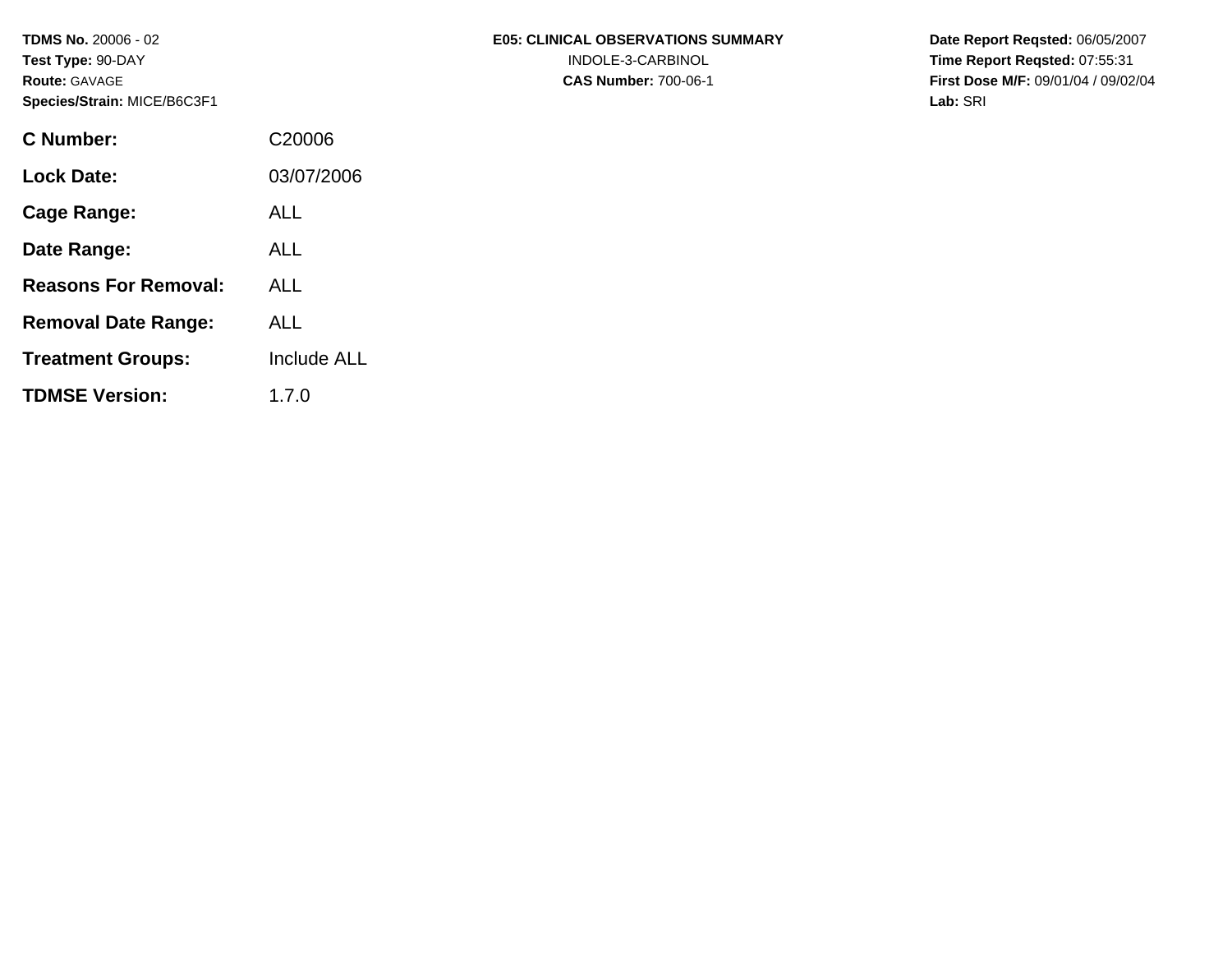| <b>TDMS No. 20006 - 02</b>         | <b>E05: CLINICAL OBSERVATIONS SUMMARY</b> | <b>Date Rep</b>  |
|------------------------------------|-------------------------------------------|------------------|
| <b>Test Type: 90-DAY</b>           | INDOLE-3-CARBINOL                         | Time Rep         |
| <b>Route: GAVAGE</b>               | <b>CAS Number: 700-06-1</b>               | <b>First Dos</b> |
| <b>Species/Strain: MICE/B6C3F1</b> |                                           | <b>Lab:</b> SRI  |

## **E05: CLINICAL OBSERVATIONS SUMMARY Date Report Reqsted: 06/05/2007** INDOLE-3-CARBINOL **Time Report Reqsted:** 07:55:31

**Route:** GAVAGE **CAS Number:** 700-06-1 **First Dose M/F:** 09/01/04 / 09/02/04

**SEX:** MALE **WEEK:** 14

|                    | 0 MG/KG         |               | 15.6 MG/KG     |              | 31.25 MG/KG    |              | 62.5 MG/KG     |                          |
|--------------------|-----------------|---------------|----------------|--------------|----------------|--------------|----------------|--------------------------|
| <b>OBSERVATION</b> | <b>CURRENT*</b> | <b>TOTAL+</b> | <b>CURRENT</b> | <b>TOTAL</b> | <b>CURRENT</b> | <b>TOTAL</b> | <b>CURRENT</b> | <b>TOTAL</b>             |
| Thin               | 0/0             | 0/10          | 0/0            | 0/10         | 0 / C          | 0/10         | 0 / C          | /10<br><b>DAY</b><br>-90 |

\* ANIMALS WITH OBSERVATION IN CURRENT PERIOD / TOTAL ANIMALS OBSERVED IN CURRENT PERIOD (WITHIN 7 DAYS OF RUN DATE)

+ ROW 1 = CUMULATIVE NO. OF ANIMALS WITH OBSERVATION / TOTAL ANIMALS STARTED ON STUDY ROW 2 = DAY OF ONSET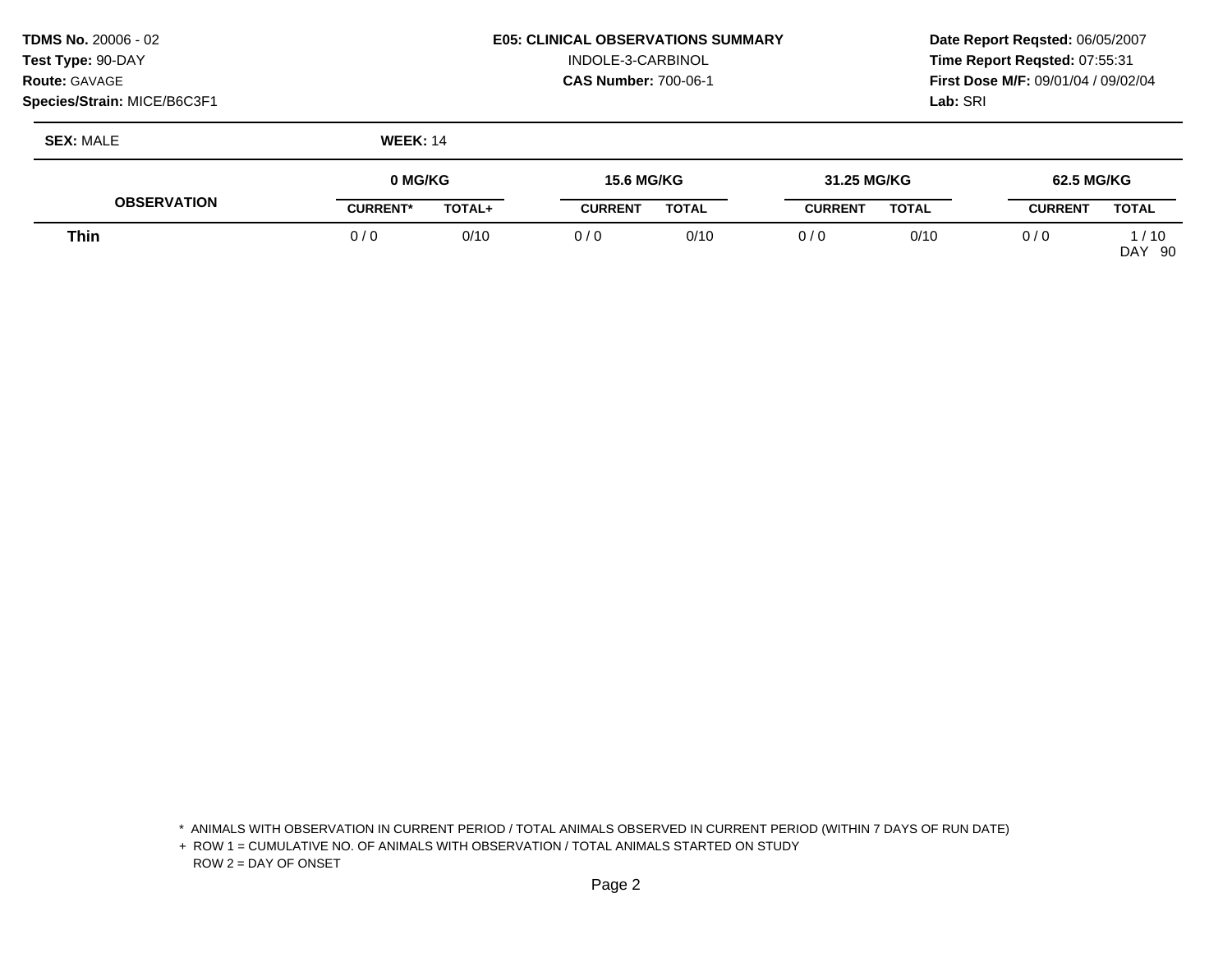| <b>TDMS No. 20006 - 02</b>  |
|-----------------------------|
| Test Type: 90-DAY           |
| <b>Route: GAVAGE</b>        |
| Species/Strain: MICE/B6C3F1 |

## **E05: CLINICAL OBSERVATIONS SUMMARY**  INDOLE-3-CARBINOL **CAS Number:** 700-06-1

**Date Report Reqsted:** 06/05/2007 **Time Report Reqsted:** 07:55:31 **First Dose M/F:** 09/01/04 / 09/02/04 **Lab:** SRI

| <b>SEX: MALE</b>   | <b>WEEK: 14</b>  |                  |
|--------------------|------------------|------------------|
| <b>ABOFBUATION</b> | <b>125 MG/KG</b> | <b>250 MG/KG</b> |

| ◥<br>'ION | <b>CURRENT</b> | <b>TOTAL</b>           | <b>CURRENT</b> | <b>TOTAL</b> |  |
|-----------|----------------|------------------------|----------------|--------------|--|
| Thin      |                | $\cdot$<br>U/10<br>- - |                | 0/10         |  |

\* ANIMALS WITH OBSERVATION IN CURRENT PERIOD / TOTAL ANIMALS OBSERVED IN CURRENT PERIOD (WITHIN 7 DAYS OF RUN DATE)

+ ROW 1 = CUMULATIVE NO. OF ANIMALS WITH OBSERVATION / TOTAL ANIMALS STARTED ON STUDY ROW 2 = DAY OF ONSET